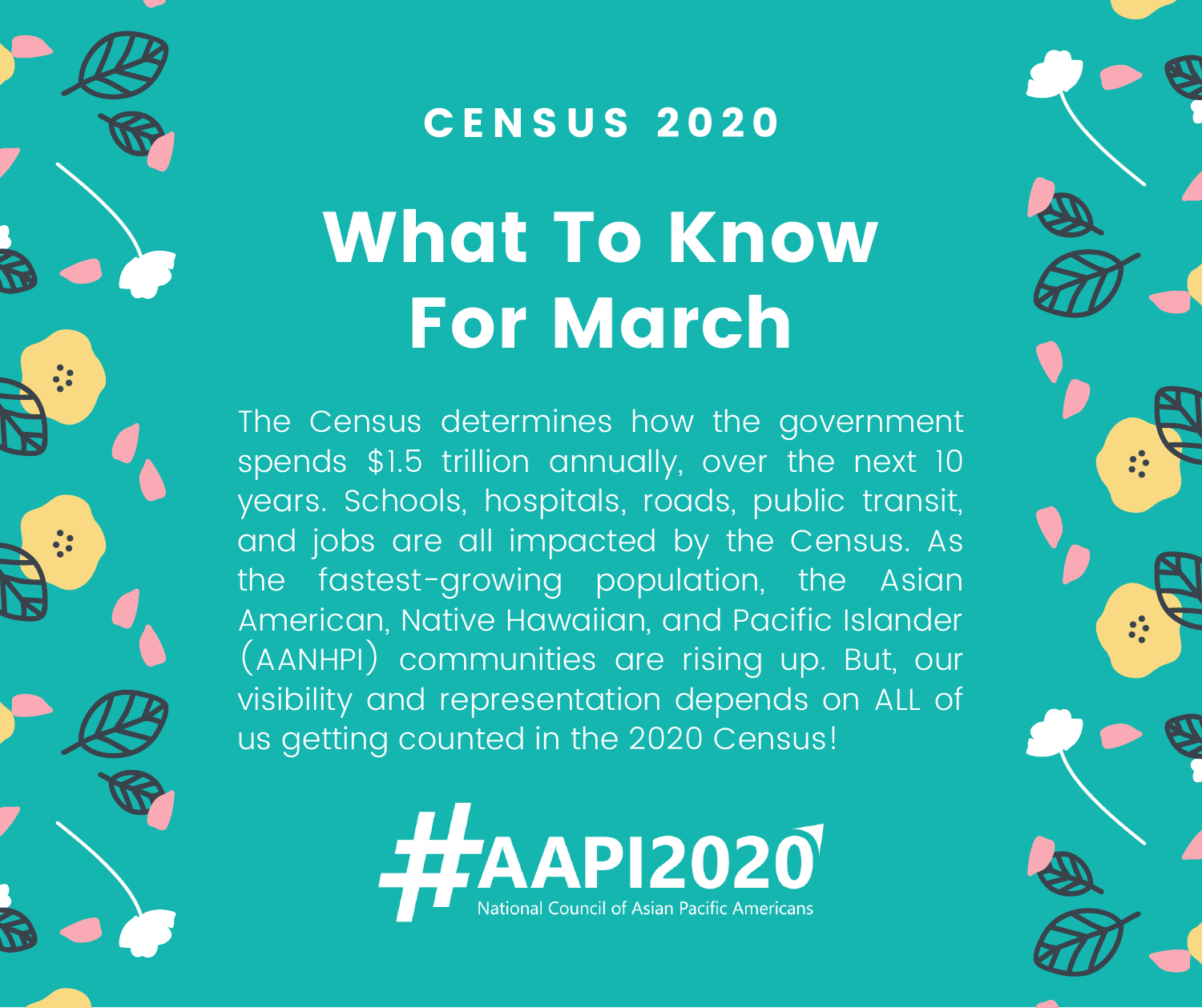## When Will I Be Able to Fill Out The Census?

There are multiple ways to fill out the census, but you only need to fill out the Census once

#### MARCH MAY

 $\frac{1}{2}$ 

Starting March 12th, households will receive a letter with a unique household ID. You can then fill out the Census online at 2020census.gov or by calling the Census phone line (see p. 3 for language assistance). The Census Bureau will send multiple reminder letters.

#### APRIL

In April, paper forms (in English and Spanish only) will be sent to households that have not yet responded. You can fill out this form and mail it back.

 $\ddot{\cdot}$ 

In May, Census Bureau employees will start to visit households that have not yet responded to collect census responses in person. For more info on how to identify census takers visit: countusin2020.org/resources

YOU CAN STILL DO THE CENSUS ONLINE, BY PHONE, OR BY MAIL UNTIL JULY 31.

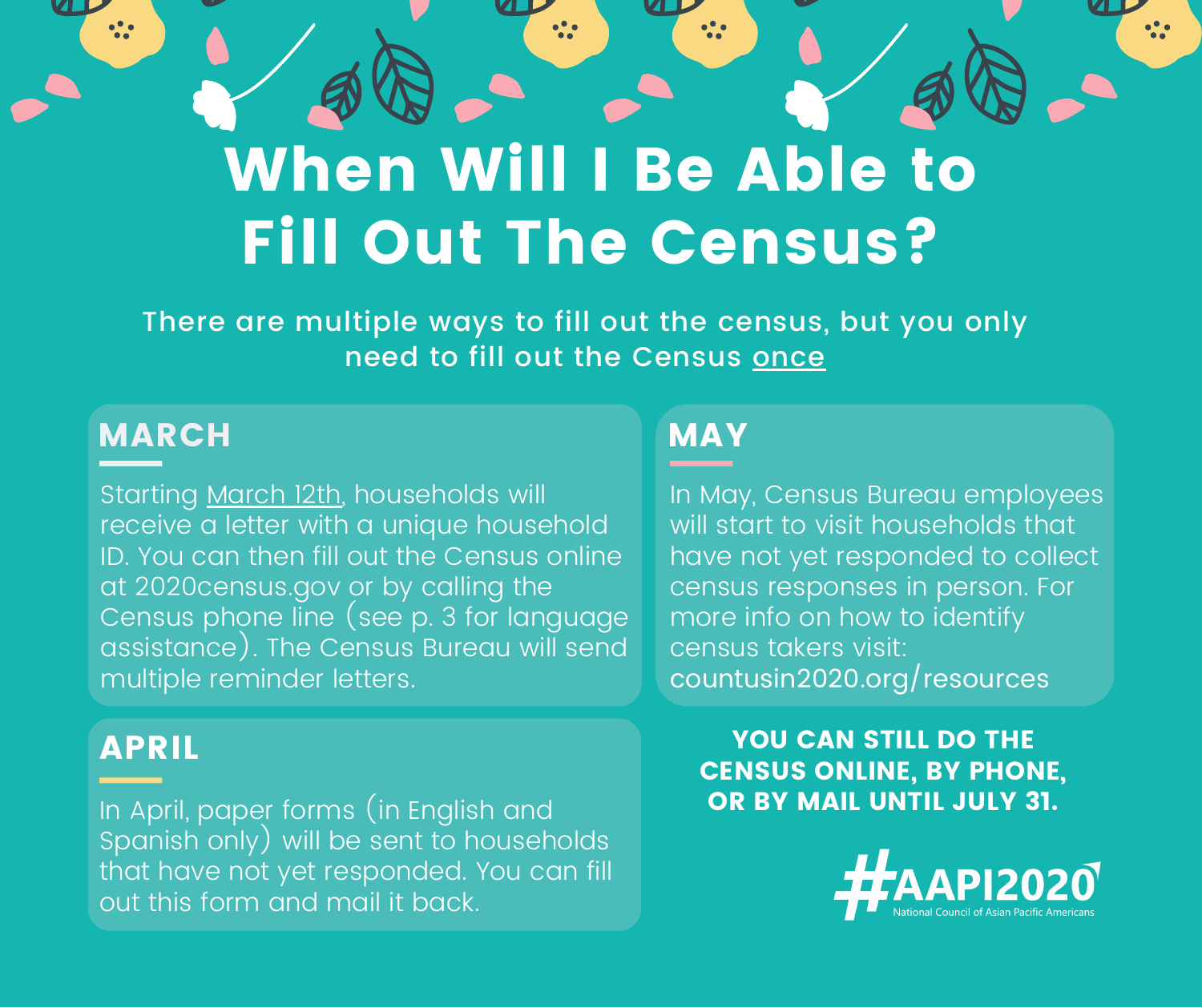### How do I fill out the Census if I do not read, speak, or write English?

 $\frac{1}{2}$ 

 $\frac{1}{2}$ 

- Mandarin Chinese 844-391-2020
- Cantonese 844-398-2020
- Vietnamese 844-461-2020
- Korean 844-392-202

 $\frac{1}{2}$ 

- Tagalog 844-478-2020
- Japanese 844-460-2020
- Arabic 844-416-2020
- Telephone Display Device (TDD) 844- 467-2020
- More language resources are available at: countusin2020.org/resources
- Phone options are also available in  $\bullet$ English, Spanish, Russian, Polish, French, Haitian Creole, and Portuguese.

You can fill out the Census online or over the phone tollfree in these AAPI languages

The paper form will only be available in English and Spanish.

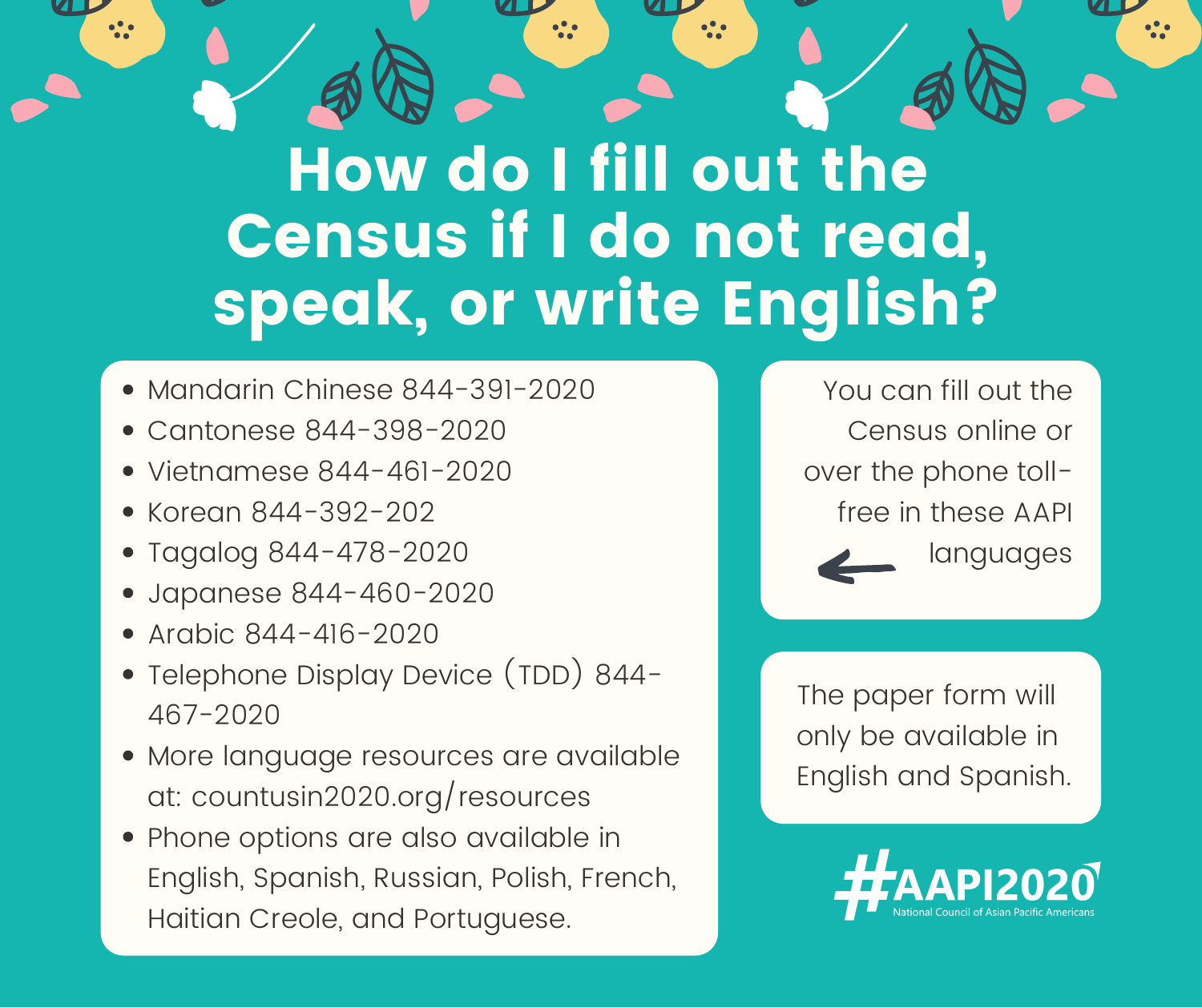## How do I fill out the Census if I do not read, speak, or write English?

Language guides and glossaries are available in 59 languages to help people fill out the form. These resources are also available in American Sign Language.

The AAPI languages included are: Bengali, Burmese, Chinese, Farsi, Gujarati, Hindi, Hmong, Ilocano, Indonesian, Japanese, Khmer, Korean, Lao, Malayalam, Marathi, Nepali, Punjabi, Sinhala, Tagalog, Tamil, Telugu, Thai, Urdu, and Vietnamese,

Go to 2020Census.gov/languages to see the language glossaries and other resources.



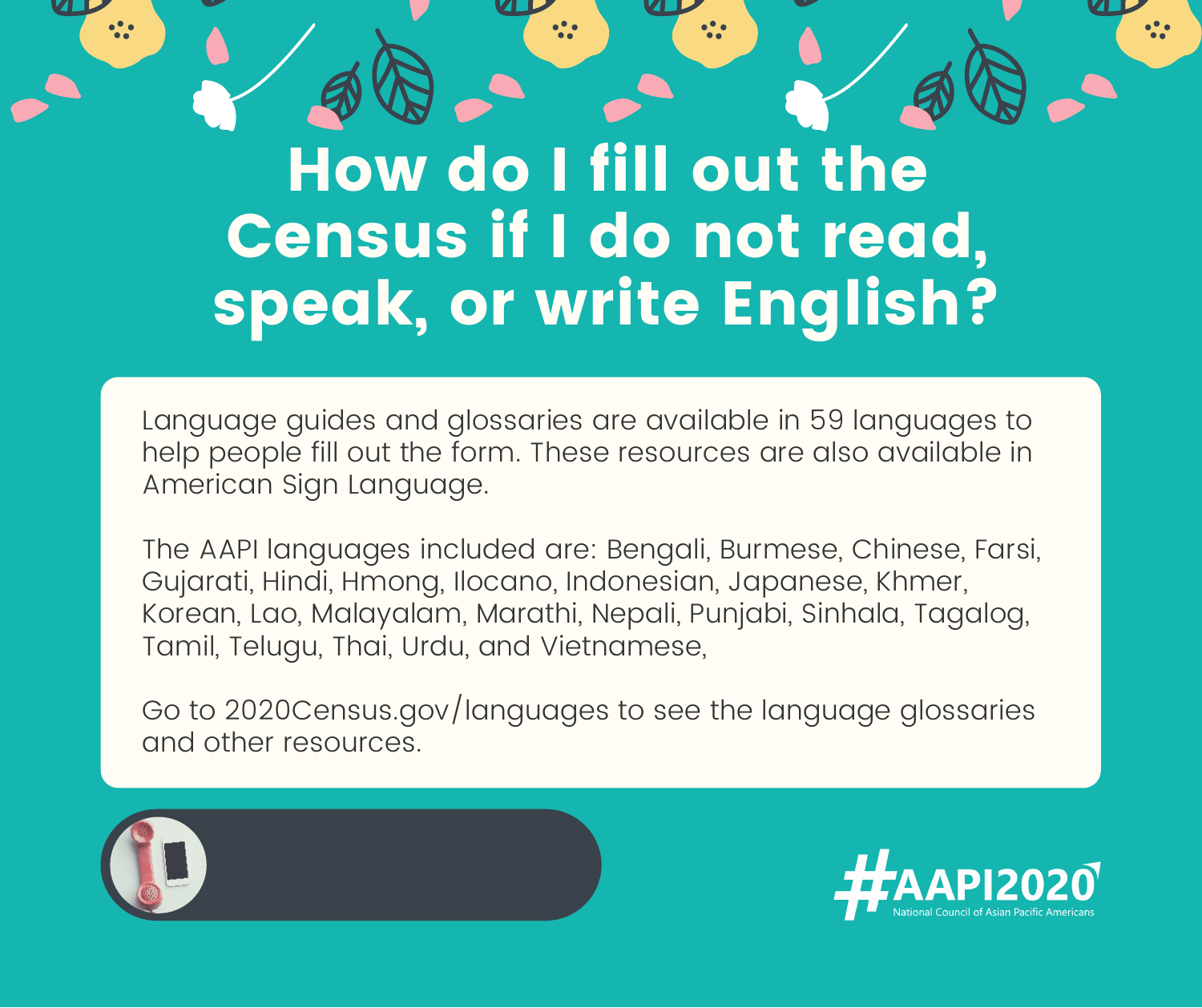## I am experiencing homelessness, how do I get counted?

From March 30-April 1, Census Bureau employees will reach out to people in shelters, soup kitchens, on the streets, and in non-sheltered locations. In addition, you can take the Census yourself and use the intersection or address of the place where you usually stay. You can take the Census online or call the Census phone line.



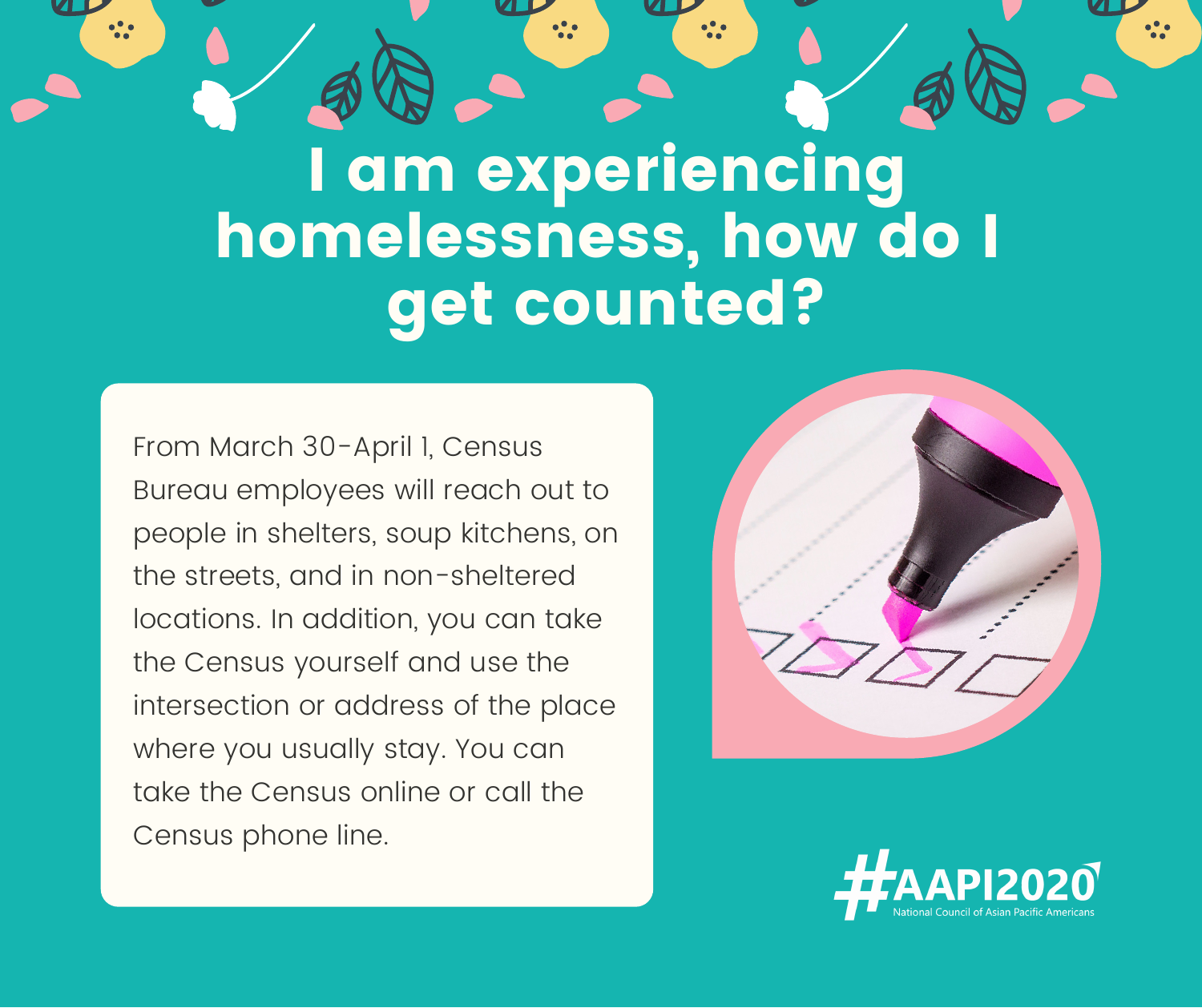#### I am a college student, how do I get counted?

In the 2020 Census, college students should be counted where they live and sleep most of the time as of April 1, 2020, including international students. For most students, that means in their college residence, not back home with their parents. (see next page for details on how to get counted)

Parents or guardians should only count their children in college if they live with them full time during the school year. They should not list college students studying or living abroad on April 1.



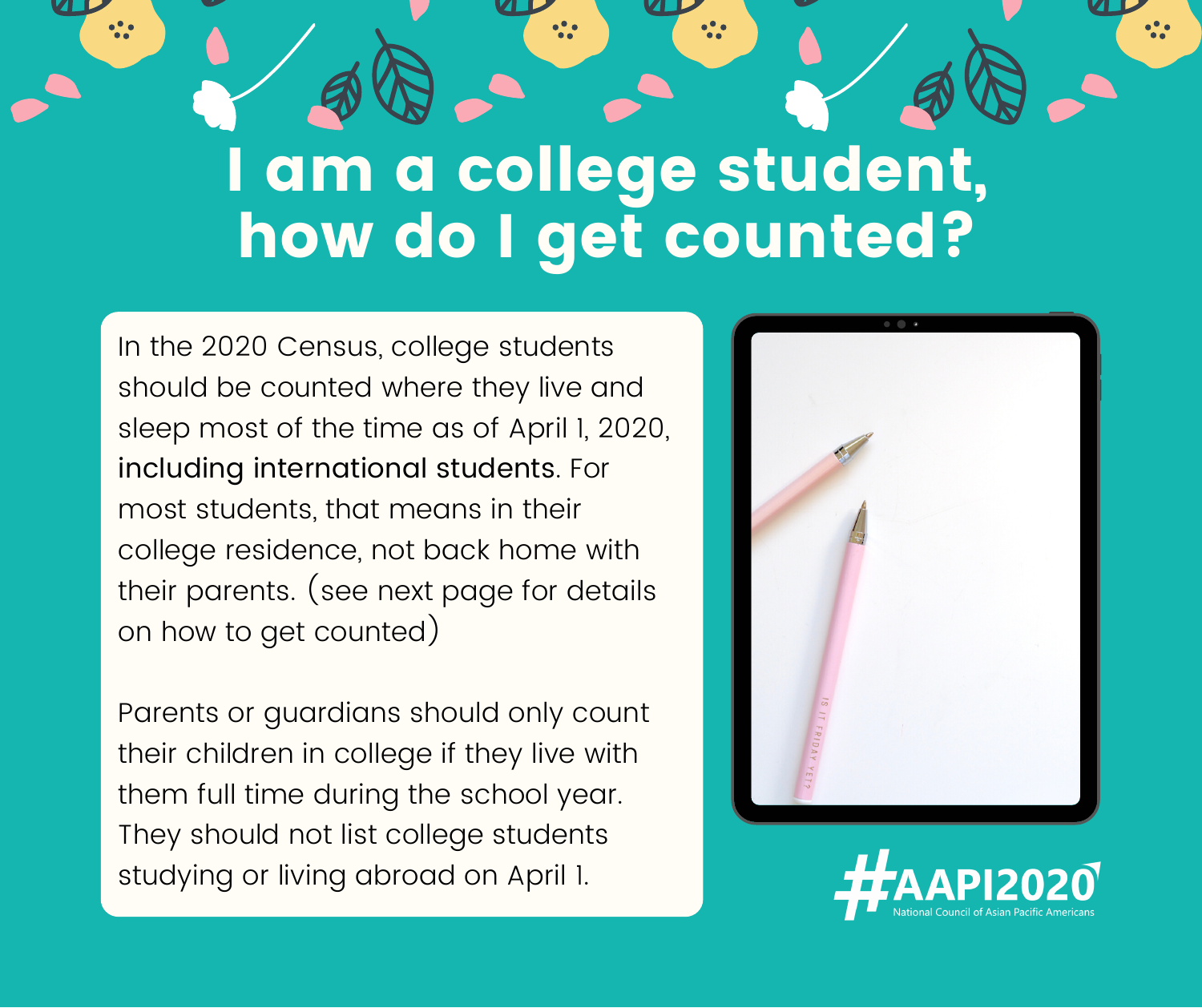## I am a college student, how do I get counted?

Students who live in campus dormitories and residence halls, university-recognized sorority and fraternity houses, or off-campus housing designed specifically for students (such as university owned apartments) will be counted by the university administration as part of the 2020 Census Group Quarters Enumeration operation in April.

Some universities may provide an option for such students to fill out the Census themselves.

#### SCENARIO 1 SCENARIO 2

Students who live in off-campus housing that is not designed specifically for students–such as a rental apartment or house–must respond to the census themselves. Residents of every housing unit should work together to fill out one questionnaire per household. They should include all roommates (non-students, too) who live and sleep in the home most of the time.

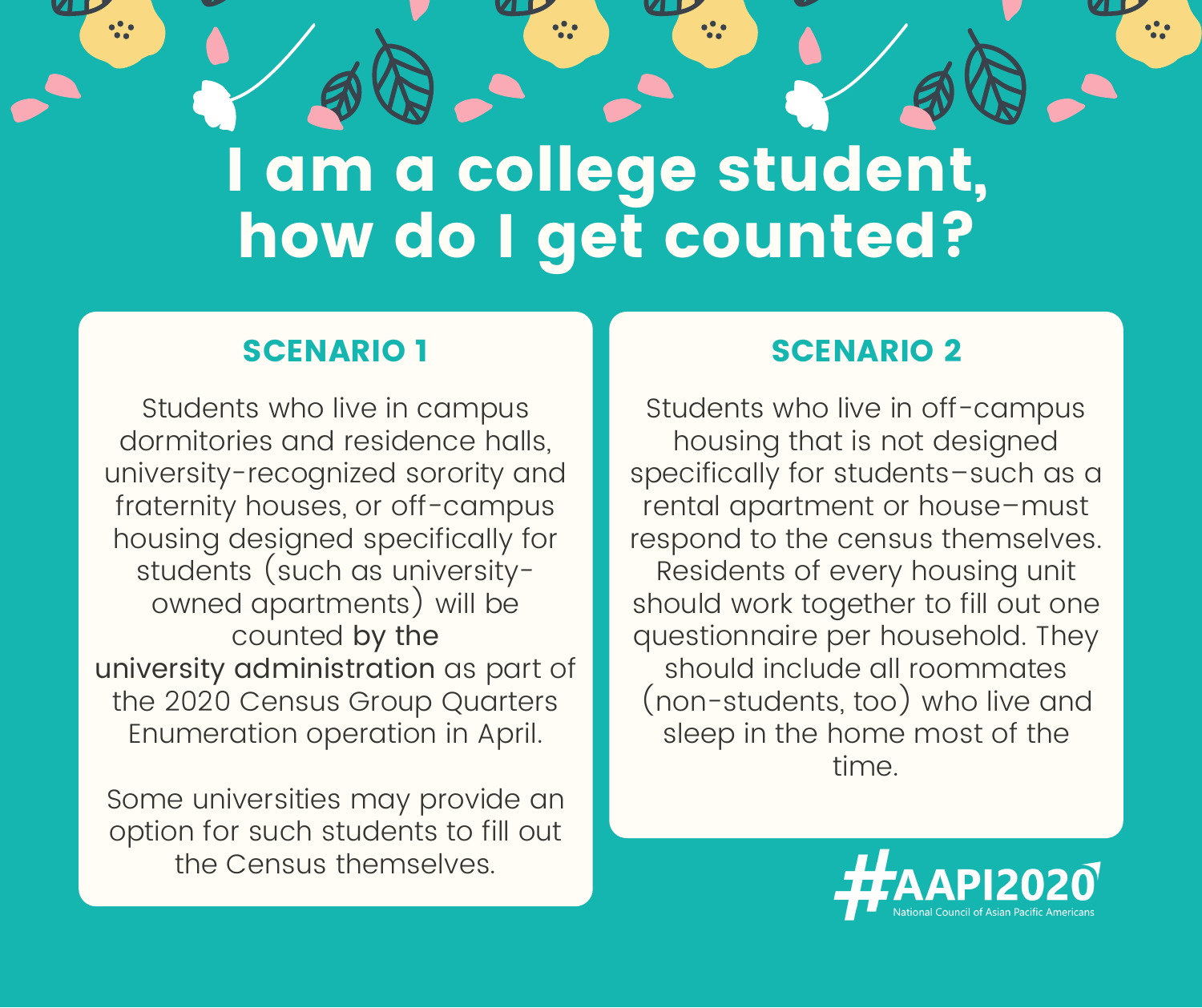How do seniors in assisted living homes and others in large group living situations get counted?

Beginning in April, Census takers will begin visiting people living in senior centers, and other facilities such as prisons, to count folks through the Census Group Quarters Enumeration operation.